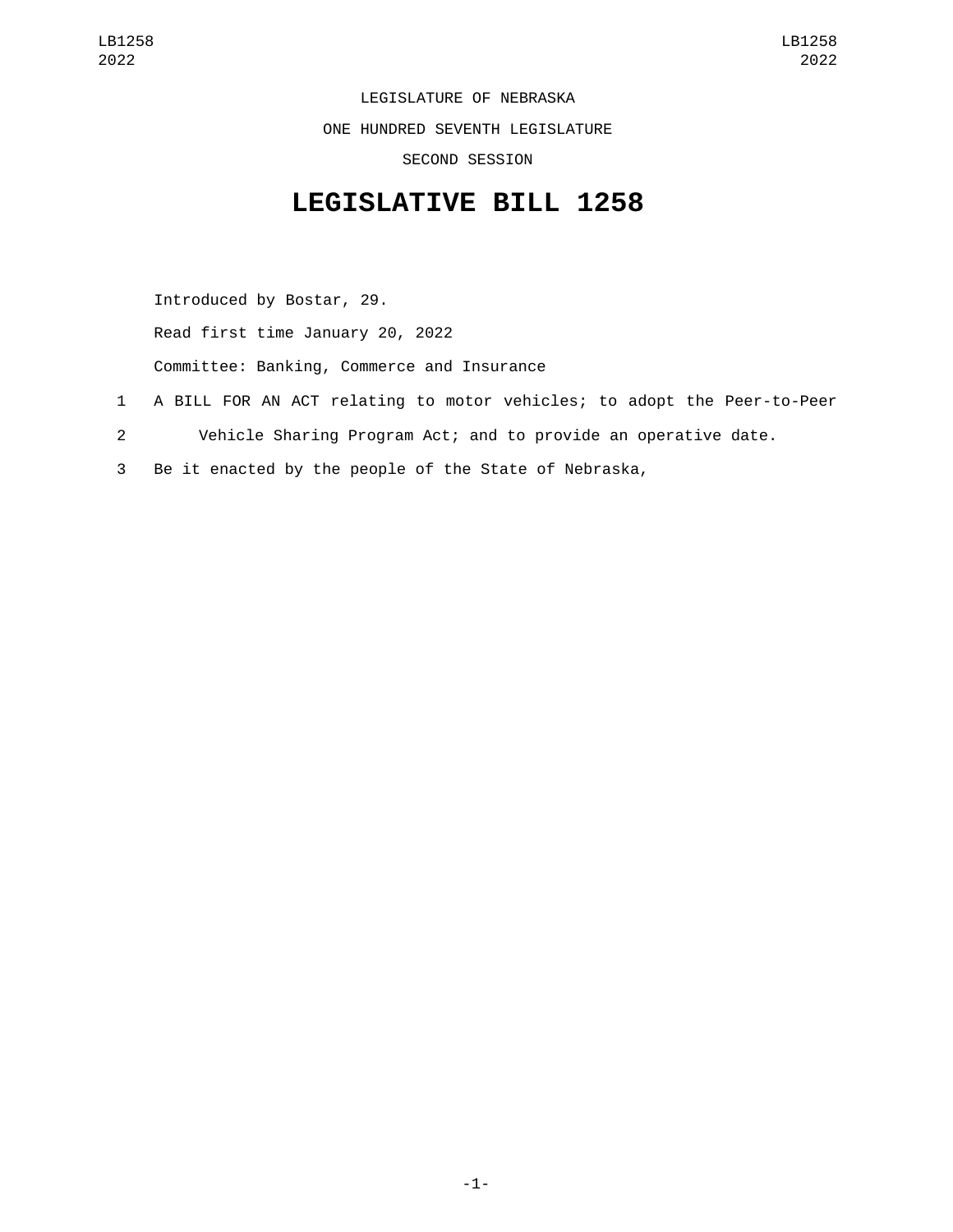| $\mathbf{1}$   | Section 1. Sections 1 to 16 of this act shall be known and may be         |
|----------------|---------------------------------------------------------------------------|
| $\overline{2}$ | cited as the Peer-to-Peer Vehicle Sharing Program Act.                    |
| 3              | For purposes of the Peer-to-Peer Vehicle Sharing Program<br>Sec. 2.       |
| 4              | Act, unless the context otherwise requires:                               |
| 5              | (1) Agreement means the terms and conditions applicable to a vehicle      |
| 6              | owner and a vehicle driver that govern the use of a vehicle shared        |
| 7              | through a peer-to-peer vehicle sharing program. Agreement does not mean a |
| 8              | rental agreement as defined in section 44-4067;                           |
| 9              | (2) Delivery period means the period of time during which a vehicle       |
| 10             | is being delivered to the location at which the start time begins, if     |
| 11             | applicable, as documented by the agreement;                               |
| 12             | (3) Driver means an individual who has been authorized to drive a         |
| 13             | vehicle by an owner under an agreement;                                   |
| 14             | (4) Owner means the registered owner, or a person or entity               |
| 15             | designated by the registered owner, of a vehicle made available for       |
| 16             | sharing through a peer-to-peer vehicle sharing program;                   |
| 17             | (5) Peer-to-peer vehicle sharing program or program means a business      |
| 18             | platform that connects vehicle owners with drivers to enable the sharing  |
| 19             | vehicles for financial consideration. A program is not a<br>of _          |
| 20             | transportation network company as defined in section 75-323 or a rental   |
| 21             | car company as defined in section 44-4067;                                |
| 22             | (6) Sharing means the authorized use of a vehicle by an individual        |
| 23             | other than an owner through a peer-to-peer vehicle sharing program;       |
| 24             | (7) Sharing period means the period of time that commences with the       |
| 25             | delivery period or, if there is no delivery period, that commences with   |
| 26             | the start time and, in either case, ends at the termination time;         |
| 27             | (8) Start time means the time when a vehicle becomes subject to the       |
| 28             | control of a driver at or after the time the reservation is scheduled to  |
| 29             | begin as documented in the records of a program;                          |
| 30             | (9) Termination time means the earliest of the following events:          |

(a) The expiration of the agreed upon period of time established for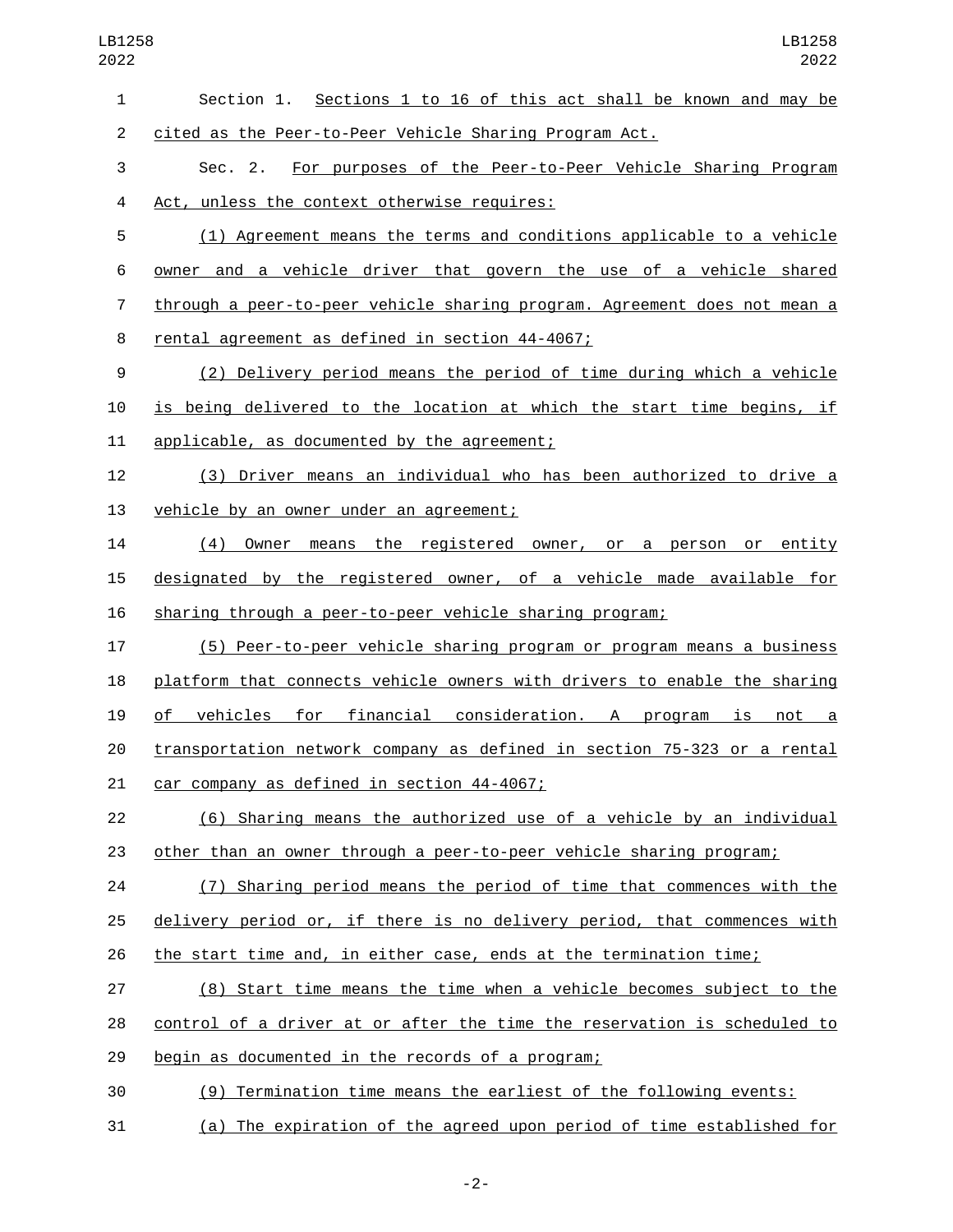the use of a vehicle according to the terms of the agreement if the vehicle is delivered to the location agreed upon in the agreement;

 (b) When a vehicle is returned to a location as alternatively agreed upon by the owner and driver as communicated through the peer-to-peer vehicle sharing program. Such alternatively agreed upon location shall be incorporated into the agreement; or6

 (c) When an owner, or the owner's authorized designee, takes 8 possession and control of the vehicle; and

 (10) Vehicle means a personal motor vehicle that is available for use through a peer-to-peer vehicle sharing program. Vehicle does not mean 11 a rental vehicle as defined in section 44-4067.

 Sec. 3. (1) Except as provided in subsection (2) of this section, a peer-to-peer vehicle sharing program shall assume liability of a vehicle owner for bodily injury or property damage to third parties or uninsured and underinsured motorist losses during the sharing period in an amount stated in the agreement, which amount may not be less than that set forth in section  $60-310$ .

 (2) Notwithstanding the definition of termination time, the assumption of liability under subsection (1) of this section does not 20 apply to any vehicle owner when such owner:

 (a) Makes a material, intentional, or fraudulent misrepresentation, or a material, intentional, or fraudulent omission, to a program before 23 the sharing period in which the loss occurred; or

 (b) Acts in concert with a driver who fails to return a vehicle 25 pursuant to the terms of an agreement.

 (3) Notwithstanding the definition of termination time, the assumption of liability under subsection (1) of this section applies to bodily injury, property damage, and uninsured and underinsured motorist losses by injured third parties required by section 60-310.

 Sec. 4. (1) A program shall ensure that, during each sharing period, the vehicle owner and vehicle driver are insured under a motor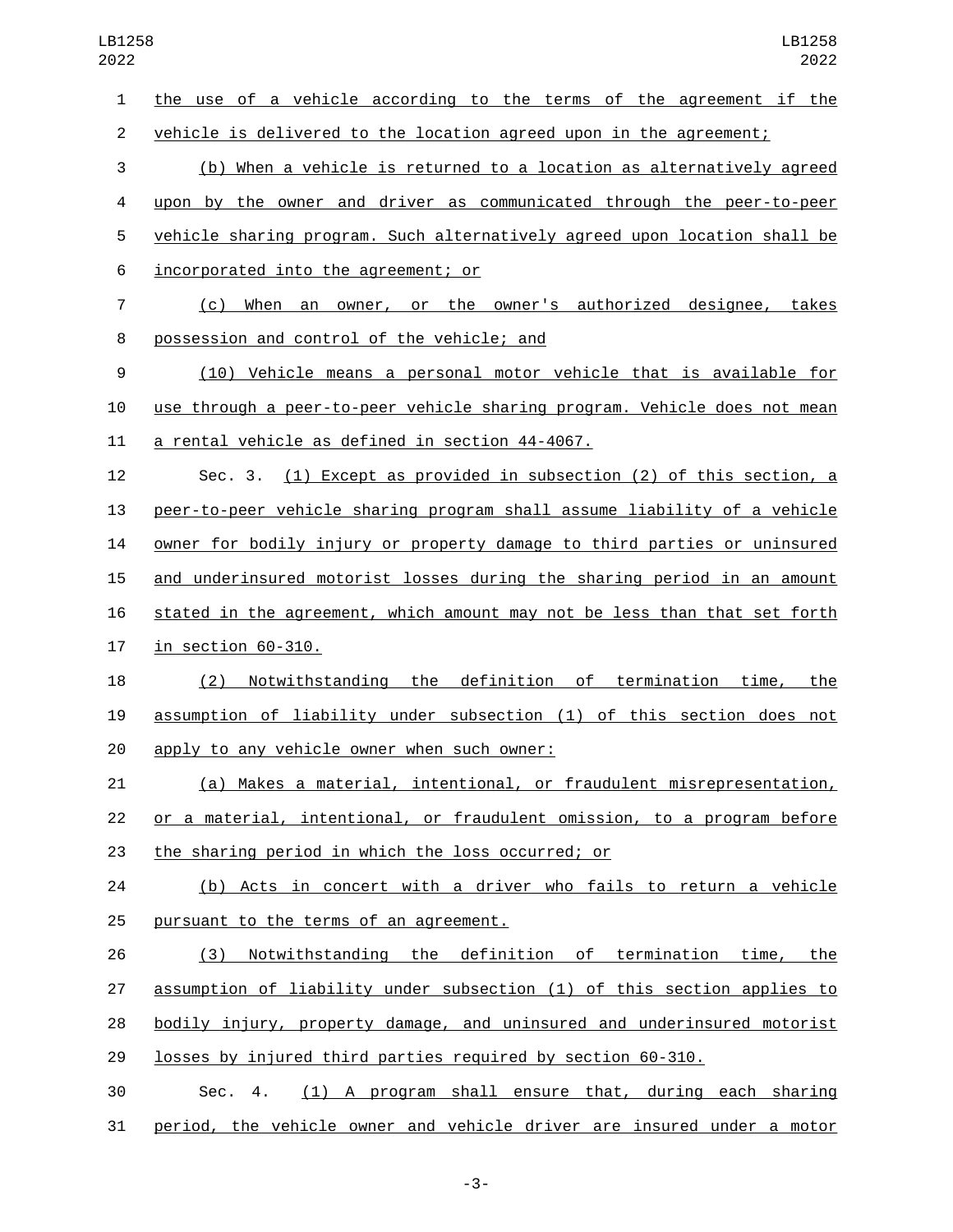vehicle liability insurance policy that provides financial responsibility in amounts no less than the minimum amounts set forth in section 60-310 3 that: (a) Recognizes that the vehicle is made available and used through 5 the program; or (b) Does not exclude use of the vehicle by a driver through the 7 program. (2) The financial responsibility required under subsection (1) of this section may be satisfied by motor vehicle liability insurance or other acceptable means of demonstrating financial responsibility in this 11 state, voluntarily maintained by: 12 (a) The owner; 13 (b) The driver; 14 (c) The program; or (d) Any combination of owner, driver, and program. (3) The financial responsibility described in subsection (1) of this section and satisfied pursuant to subsection (2) of this section shall be primary coverage during the sharing period in the event that a claim occurs in another state with minimum financial responsibility limits higher than those required under section 60-310, and during the sharing period the coverage maintained under subsection (2) of this section shall satisfy the difference in minimum coverage amounts, up to the applicable 23 policy limits. (4) The insurer, insurers, or peer-to-peer vehicle sharing program providing coverage under section 3 or 4 of this act shall assume primary LB1258 LB1258 

26 liability for a claim when:

 (a) A dispute exists as to who was in control of the vehicle at the time of the loss and the program does not have available, did not retain, or fails to provide the information required by section 4 of this act; or (b) A dispute exists as to whether the vehicle was returned to the alternatively agreed-upon location as described in subdivision (9)(b) of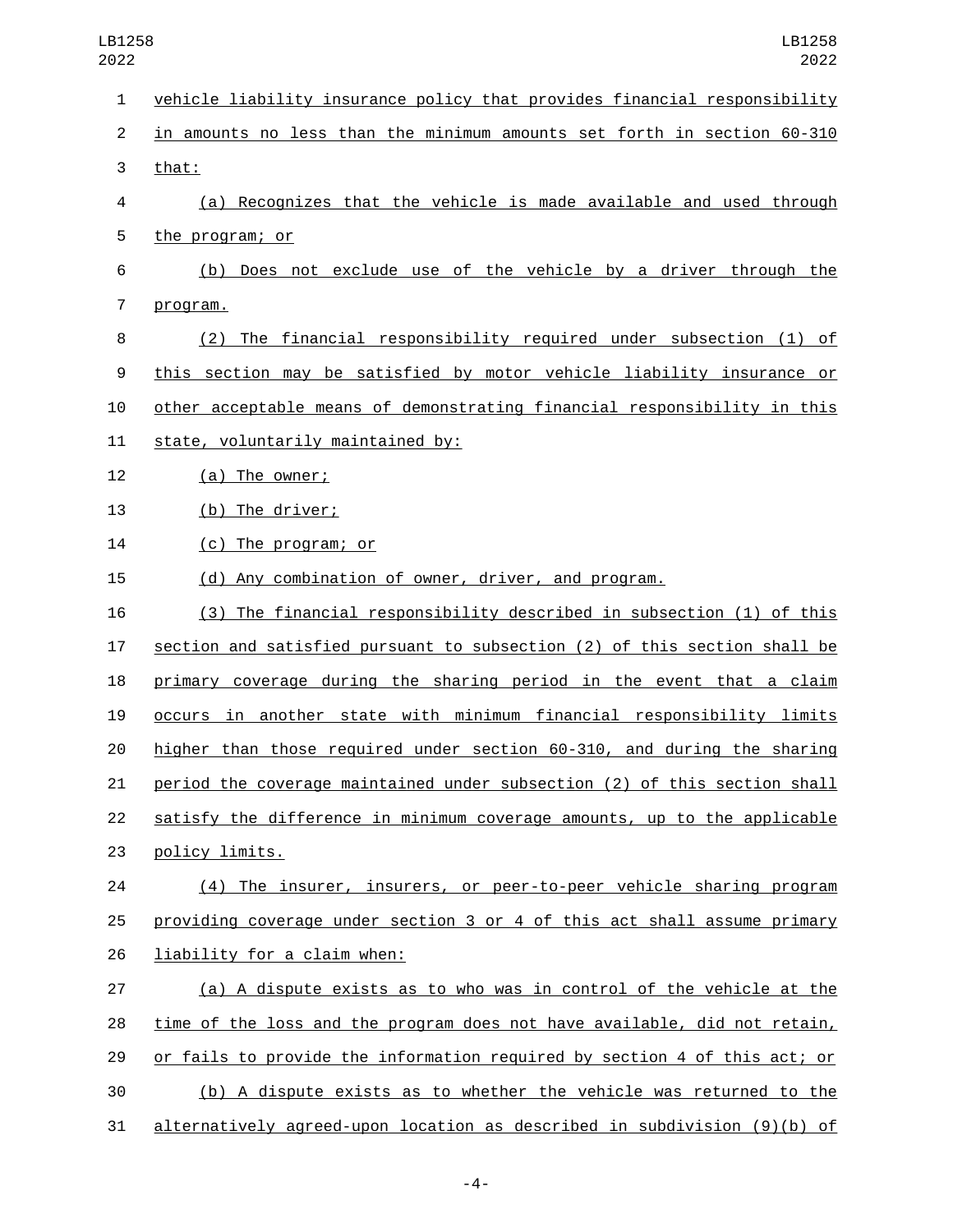LB1258 

| 1              | section 2 of this act.                                                    |
|----------------|---------------------------------------------------------------------------|
| $\overline{2}$ | (5) If insurance maintained by the owner or the driver in accordance      |
| 3              | with subsection (2) of this section has lapsed or does not provide the    |
| 4              | required financial responsibility, the program or its insurer shall       |
| 5              | provide the coverage required by subsection (1) of this section beginning |
| 6              | with the first dollar of a claim and have the duty to defend such claim   |
| 7              | except under circumstances as set forth in subsection (2) of section 3 of |
| 8              | this act.                                                                 |
| 9              | (6) Financial responsibility maintained by the program shall not be       |
| 10             | dependent on another automobile insurer first denying a claim, nor shall  |
| 11             | another automobile insurance policy be required to first deny a claim.    |
| 12             | (7) Nothing in the Peer-to-Peer Vehicle Sharing Program Act:              |
| 13             | (a) Limits the liability of a program for any act or omission of the      |
| 14             | program itself that results in injury to any person as a result of the    |
| 15             | use of a vehicle through the program; or                                  |
| 16             | (b) Limits the ability of a program, by contract, to seek                 |
| 17             | indemnification from an owner or a driver for economic loss sustained by  |
| 18             | the program resulting from a breach of the terms and conditions of an     |
| 19             | agreement.                                                                |
| 20             | (1) If a vehicle has a lien against it, a peer-to-peer<br>Sec. 5.         |
| 21             | vehicle sharing program shall ensure that during each sharing period the  |
| 22             | vehicle owner's risk of loss due to physical damage to the vehicle is     |
| 23             | covered though either:                                                    |
| 24             | (a) A physical damage protection package as described in subsection       |
| 25             | (3) of this section;                                                      |
| 26             | (b) A financial protection package as described in subsection (4) of      |
| 27             | this section; or                                                          |
| 28             | (c) Any policy of insurance providing comprehensive and collision         |
| 29             | coverage that recognizes that the vehicle insured under the policy is     |
| 30             | made available and used through a peer-to-peer vehicle sharing program.   |
| 31             | (2) The requirement set forth in subsection (1) of this section may       |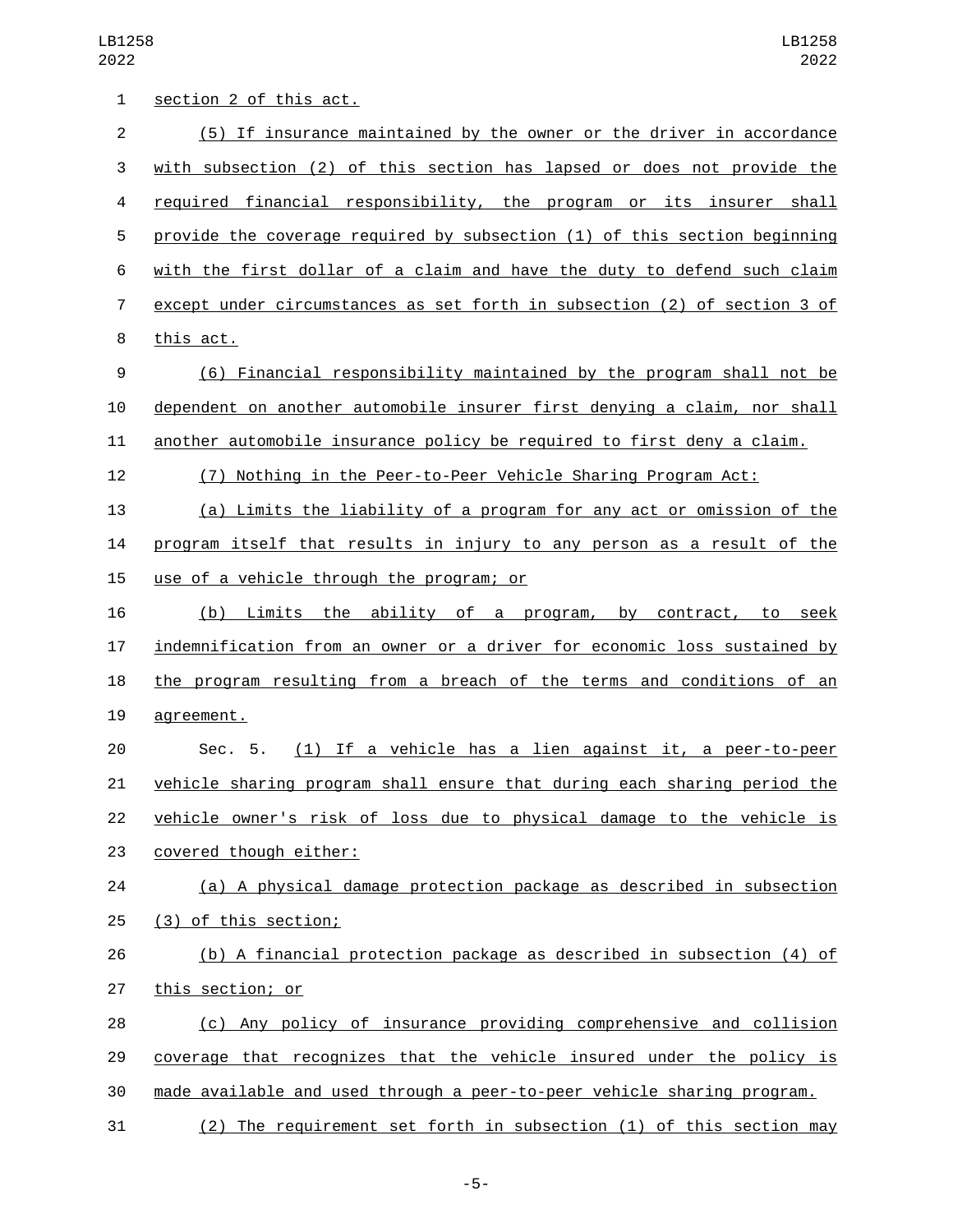be satisfied by any product, including a physical damage protection

package, a financial protection package, or a comprehensive and collision

damage protection package provided by:3

(a) The vehicle owner;4

5 (b) The vehicle driver;

(c) The peer-to-peer vehicle sharing program; or

 (d) Any combination of a vehicle owner, vehicle driver, or peer-to-8 peer vehicle sharing program.

 (3)(a) A peer-to-peer vehicle sharing program may enter into a contract with a vehicle owner pursuant to which the program agrees, for a fee, to contractually assume some or all of the vehicle owner's risk of loss due to physical damage to the vehicle during the time that such vehicle is in the custody of the vehicle driver or program and:

 (i) Such contractual assumption of risk shall not be deemed to be physical damage insurance or the transaction of the business of insurance 16 in the state; and

 (ii) Such assumption of risk may include loss due to wear and tear, the cost of a substitute vehicle, or towing or other loss directly related to the sharing of the vehicle through the program.

 (b) A peer-to-peer vehicle sharing program may enter into a contract with a vehicle driver pursuant to which the program agrees, for a fee, to contractually assume all or part of the vehicle driver's liability for physical damage to the vehicle due to physical damage to the vehicle during the time that such vehicle is in the custody of the vehicle driver, and such contractual assumption of liability:

 (i) Shall not be deemed to be physical damage insurance or the transaction of the business of insurance in the state;

 (ii) May be referred to as a collision damage waiver, optional vehicle protection, financial protection, physical damage protection, or 30 similar descriptive terms; and

(iii) Shall be on a separate form which includes each of the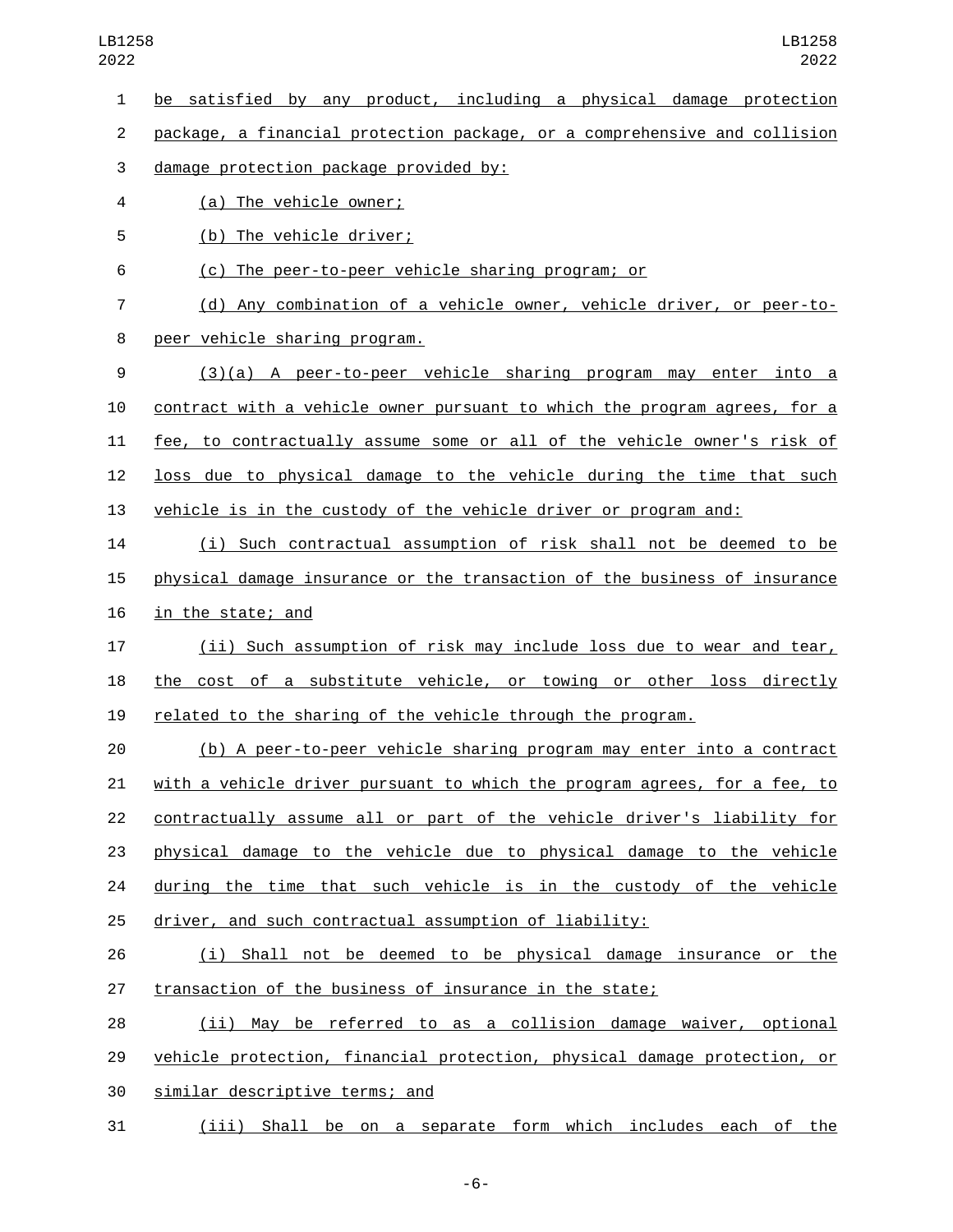| 1              | following requirements:                                                   |
|----------------|---------------------------------------------------------------------------|
| $\overline{c}$ | (A) The terms of the assumption of liability, including, but not          |
| 3              | limited to, any conditions or exclusions; and                             |
| 4              | (B) Notice that coverage to the vehicle may be covered under the          |
| 5              | vehicle driver's own automobile insurance.                                |
| 6              | $(4)(a)$ A peer-to-peer vehicle sharing program may offer a financial     |
| 7              | protection package consisting of a combination of any insurance permitted |
| 8              | under section 4 of this act and any contractual assumption of physical    |
| 9              | damage loss or liability permitted under subsection (3) of this section.  |
| 10             | (b) Any such financial protection package may be identified as a          |
| 11             | package, financial protection plan, or any words of similar description.  |
| 12             | The cost of any such financial protection package may<br>(C)<br>be        |
| 13             | calculated on a daily basis as a percentage of the daily reservation fee. |
| 14             | (d) Offering any such financial protection package is not the sale,       |
| 15             | solicitation, or negotiation of insurance merely because the package      |
| 16             | includes the term insurance in its name.                                  |
| 17             | At the time an owner registers a vehicle for use through<br>Sec. 6.       |
| 18             | the program and again prior to the time such owner makes such vehicle     |
| 19             | available for use through such program, the program shall notify the      |
| 20             | owner that if the vehicle has a lien against it, the use of the vehicle   |
| 21             | through the program, including use without physical damage coverage, may  |
| 22             | violate the terms of the contract with the lienholder.                    |
| 23             | (1) An authorized insurer that writes motor vehicle<br>Sec. 7.            |
| 24             | liability insurance in this state may exclude any and all coverage and    |
| 25             | the duty to defend or indemnify for any claim afforded under the owner's  |
| 26             | motor vehicle liability insurance policy, including, but not limited to:  |
| 27             | (a) Liability coverage for bodily injury and property damage;             |
| 28             | (b) Personal injury protection coverage as defined;                       |
| 29             | (c) Uninsured and underinsured motorist coverage;                         |
| 30             | (d) Medical payments coverage;                                            |
| 31             | (e) Comprehensive physical damage coverage; and                           |
|                |                                                                           |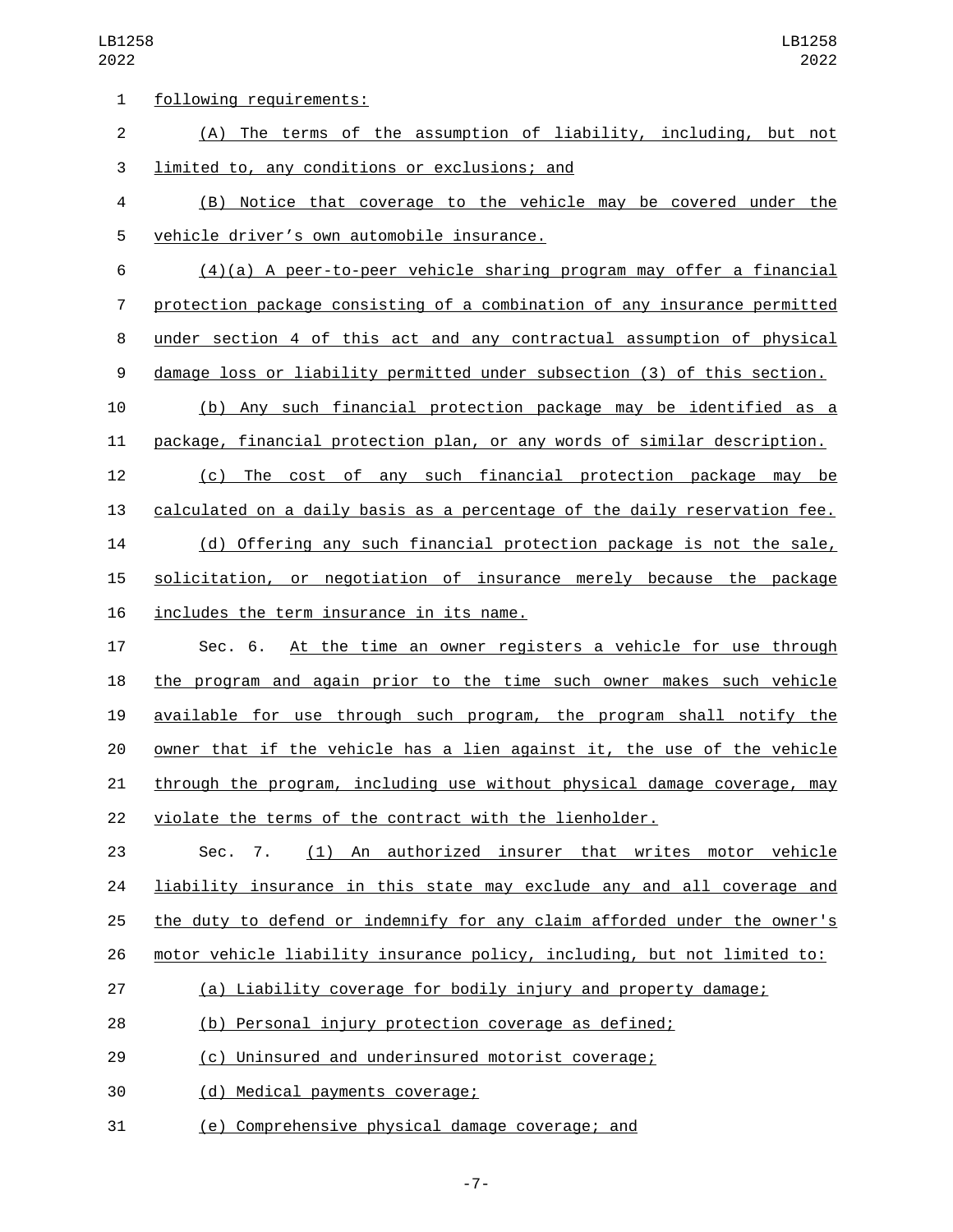| (f) Collision physical damage coverage.                                   |
|---------------------------------------------------------------------------|
| (2) Nothing in the this section invalidates, limits, or restricts an      |
| insurer's ability under existing law to underwrite any insurance policy.  |
| Nothing in the Peer-to-Peer Vehicle Sharing Program Act invalidates,      |
| limits, or restricts an insurer's ability to cancel and nonrenew          |
|                                                                           |
| Sec. 8. (1) A program shall collect and verify records pertaining         |
| to the use of a vehicle, including, but not limited to, sharing periods,  |
| sharing period pick-up and drop-off locations, fees paid by a driver, and |
| revenue received by an owner.                                             |
| (2) A program shall provide the information collected pursuant to         |
| subsection (1) of this section upon request to the owner, the owner's     |
| insurer, and the driver's insurer to facilitate a claim coverage          |
| investigation, settlement, negotiation, or litigation.                    |
| (3) A program shall retain the records required in this section for       |
| a period of not less than four years.                                     |
| Sec. 9. A motor vehicle insurer that defends or indemnifies a claim       |
| arising from the operation of a vehicle that is excluded under the terms  |
| of its policy shall have the right to seek recovery against the motor     |
| vehicle insurer of the program if the claim is made (1) against the owner |
| or driver for loss or injury that occurs during the sharing period and    |
| (2) excluded under the terms of its policy.                               |
| (1) A program shall have an insurable interest in a                       |
| vehicle during the sharing period.                                        |
| (2) Nothing in this section shall impose liability on a program to        |
| maintain the coverage required by section 3 or section 4 of this act.     |
| (3) A program may own and maintain as the named insured one or more       |
| policies of motor vehicle liability insurance that provides coverage for: |
| (a) Liabilities assumed by the program under an agreement;                |
| (b) Liability of an owner;                                                |
|                                                                           |

31 (c) Damage or loss to a vehicle; or

-8-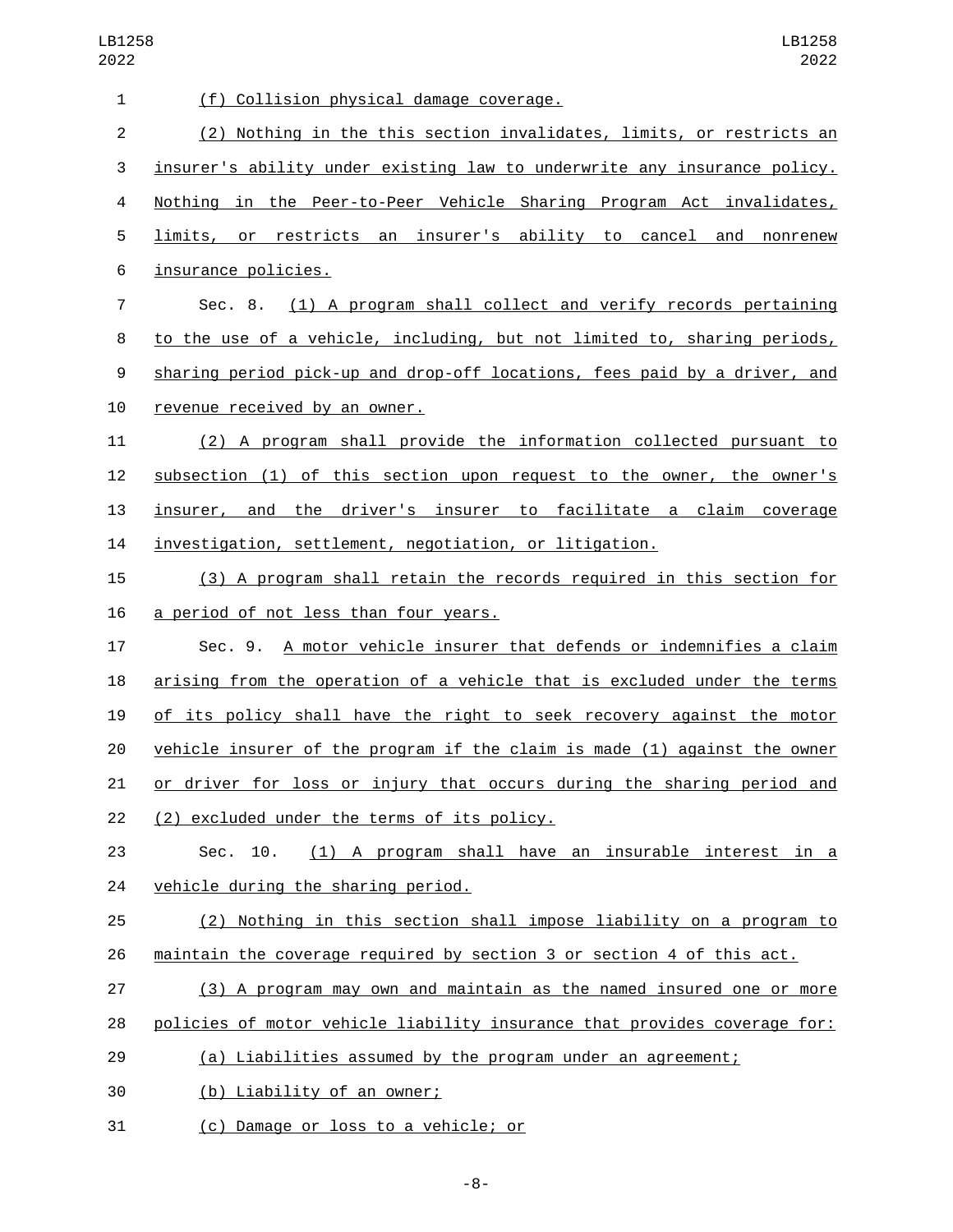| $\mathbf{1}$   | (d) Liability of a driver.                                                |
|----------------|---------------------------------------------------------------------------|
| $\overline{2}$ | Sec. 11. A program and an owner shall be exempt from vicarious            |
|                |                                                                           |
| 3              | liability in accordance with 49 U.S.C. 30106(a), as such section existed  |
| 4              | on January 1, 2022, and under any state or local law that imposes         |
| 5              | liability solely based on vehicle ownership.                              |
| 6              | Sec. 12. (1) Each agreement made in this state shall disclose to          |
| 7              | each owner and driver:                                                    |
| 8              | (a) Any right of the program to seek indemnification from an owner        |
| 9              | or a driver for economic loss sustained by the program resulting from a   |
| 10             | breach of the terms and conditions of the agreement;                      |
| 11             | (b) That a motor vehicle liability insurance policy issued to an          |
| 12             | owner for the vehicle, or to a driver, may not provide a defense or       |
| 13             | indemnity for any claim asserted by the program;                          |
| 14             | (c) That a program's financial responsibility afforded to each owner      |
| 15             | and driver is available only during the sharing period;                   |
| 16             | (d) That for any use of a vehicle by a driver after the termination       |
| 17             | time, a driver or owner may not have coverage;                            |
| 18             | (e) The daily rate, fees, costs, and, if applicable, any insurance        |
| 19             | or protection package costs that are charged to an owner or a driver;     |
| 20             | That an owner's motor vehicle liability insurance may not<br>(f)          |
| 21             | provide coverage for the vehicle; and                                     |
| 22             | (g) That either a physical damage protection package or financial         |
| 23             | protection package obtained pursuant to section 5 of this act only        |
| 24             | provides protection during the sharing period.                            |
| 25             | (2) Each agreement made in this state shall disclose to each driver:      |
| 26             | (a) An emergency telephone number to personnel capable of fielding        |
| 27             | roadside assistance and other customer service inquiries; and             |
| 28             | (b) Any conditions under which a driver must maintain a personal          |
| 29             | automobile insurance policy and any required coverage limits on a primary |
| 30             | basis in order to use a vehicle through the program.                      |
| 31             | Sec. 13. A program shall have sole responsibility for any                 |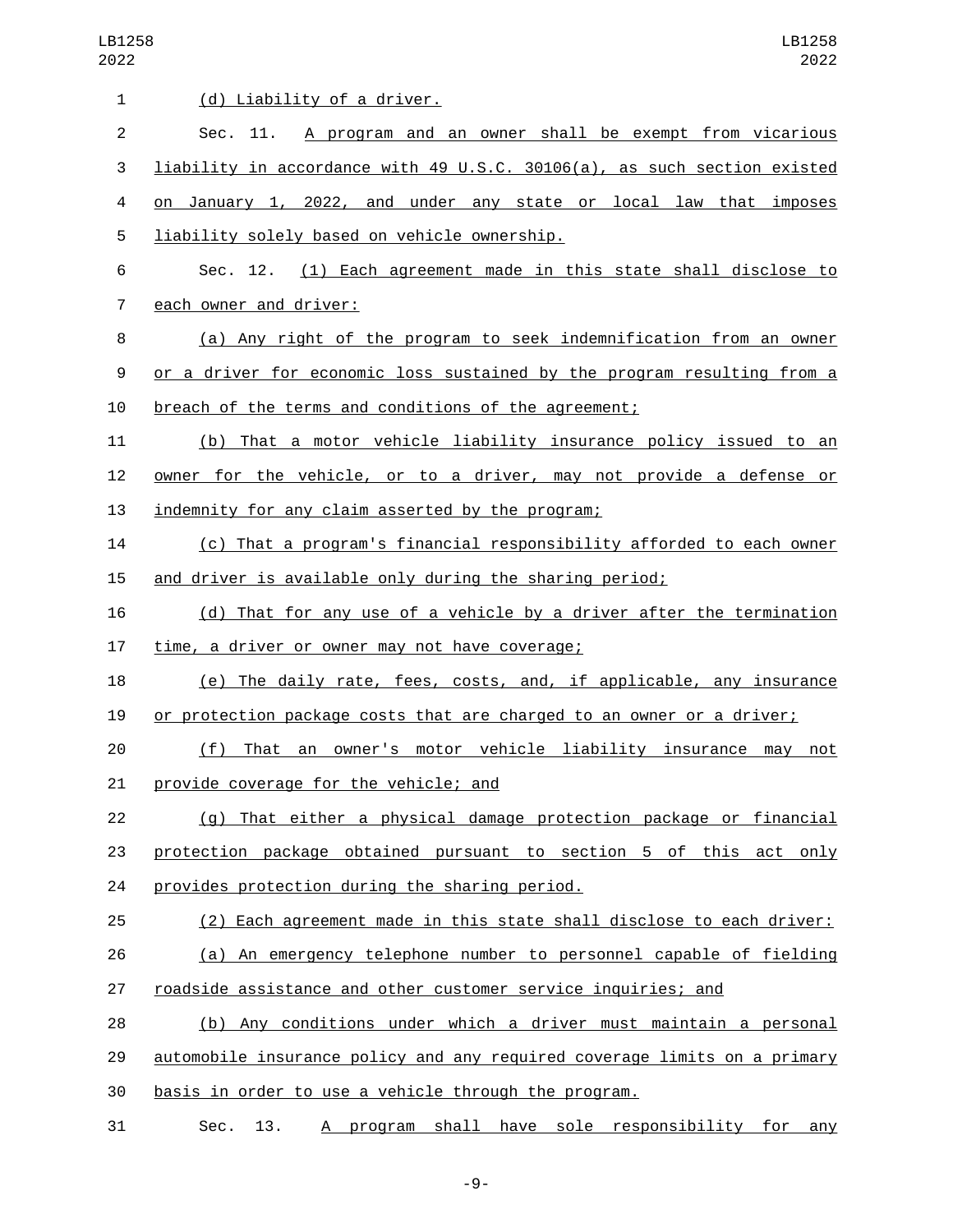| 1              | equipment, such as a global positioning system or other special           |
|----------------|---------------------------------------------------------------------------|
| $\overline{2}$ | equipment, that is put in or on a vehicle to monitor or facilitate        |
| 3              | sharing and shall agree to indemnify and hold harmless the owner for any  |
| 4              | damage to or theft of such equipment during the sharing period not caused |
| 5              | by the owner. A program has the right to seek indemnity from a driver for |
| 6              | any loss or damage to such equipment that occurs during the sharing       |
| $\overline{7}$ | period.                                                                   |
| 8              | Sec. 14. (1) At the time an owner registers a vehicle for use by a        |
| 9              | program, and prior to the time when the owner makes a vehicle available   |
| 10             | for use by such program, the program shall:                               |
| 11             | (a) Verify that the vehicle does not have any safety recalls for          |
| 12             | which the repairs have not been made; and                                 |
| 13             | (b) Notify the owner of the requirements under subsection (2) of          |
| 14             | this section.                                                             |
| 15             | (2) An owner shall:                                                       |
| 16             | (a) Not make a vehicle available for use through a program if the         |
| 17             | owner has received actual notice of a safety recall on such vehicle until |
| 18             | the safety recall repair has been made;                                   |
| 19             | (b) Upon receipt of actual notice of a safety recall on a vehicle         |
| 20             | when such vehicle is available for use through a program, remove the      |
| 21             | vehicle from availability as soon as practicably possible and until the   |
| 22             | safety recall repair has been made; and                                   |
| 23             | (c) Upon receipt of actual notice of a safety recall on a vehicle,        |
| 24             | and when the vehicle is in the possession of a driver, notify the program |
| 25             | of the safety recall so that the program may notify the driver and the    |
| 26             | vehicle can be removed from use until the owner makes the necessary       |
| 27             | safety recall repair.                                                     |
| 28             | (1) A program shall not enter into an agreement with any<br>Sec. 15.      |
| 29             | driver unless such driver:                                                |
| 30             | (a) Holds a driver's license issued in this state authorizing the         |
| 31             | driver to operate vehicles of the class of vehicle used by the program;   |